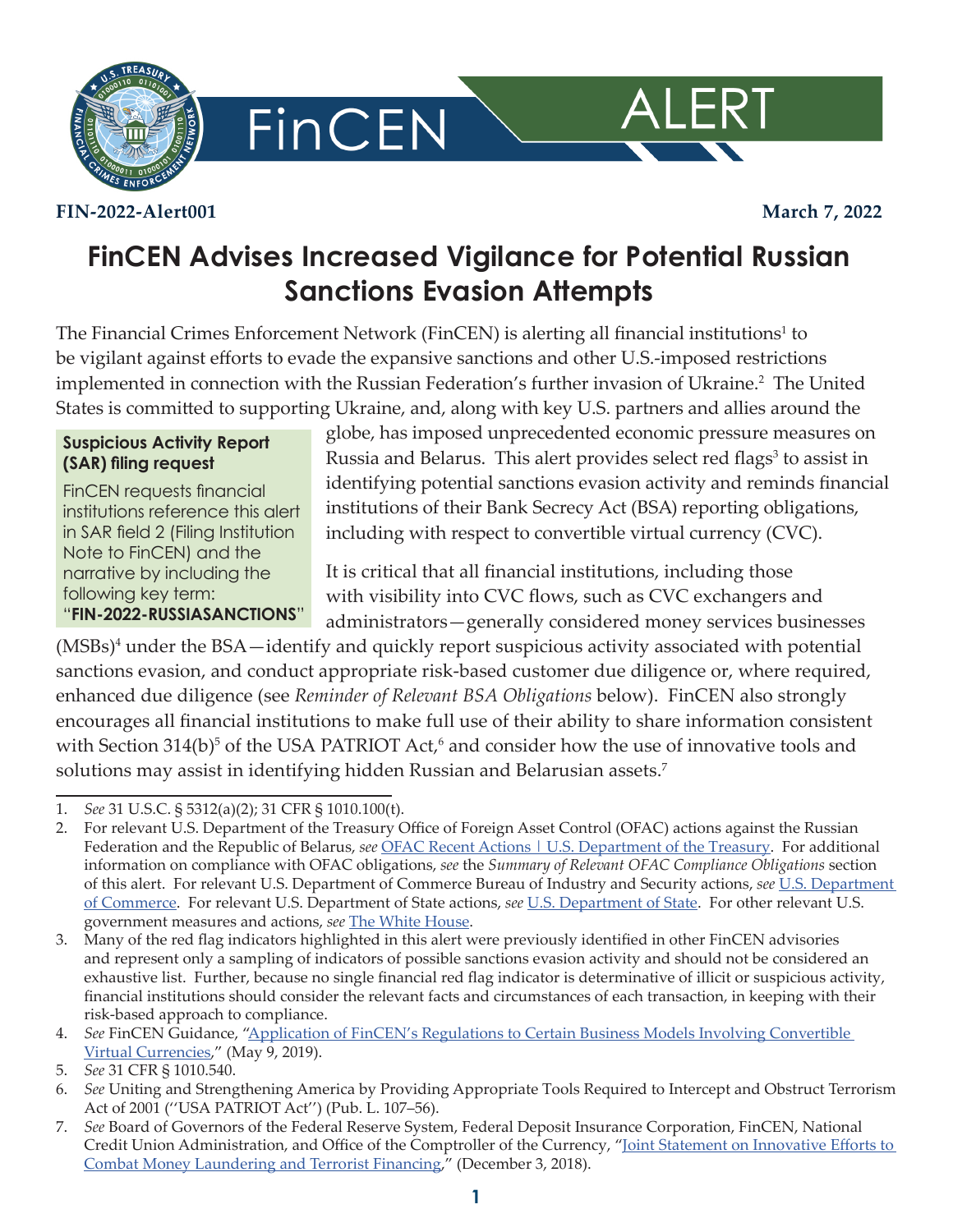# **Overview of Recent Treasury Actions Responding to the Further Invasion of Ukraine**

Since February 2022, and in response to Russia's further invasion of Ukraine, the U.S. Department of the Treasury's Office of Foreign Assets Control (OFAC) has taken several significant sanctions actions related to the Russian financial services sector pursuant to Executive Order (E.O.) 14024,<sup>8</sup> including: a determination by the Secretary of the Treasury with respect to the financial services sector of the Russian Federation<sup>9</sup> that authorizes sanctions against persons determined to operate or to have operated in that sector; correspondent or payable-through account and payment processing prohibitions on certain Russian financial institutions; the blocking of certain Russian financial institutions; expanding sovereign debt prohibitions to apply to new issuances in the secondary market; prohibitions related to new debt and equity for certain Russian entities; and a prohibition on transactions involving certain Russian government entities, including the Central Bank of the Russian Federation.<sup>10</sup> OFAC also imposed sanctions on Russian Federation President Vladimir Putin, and Minister of Foreign Affairs Sergei Lavrov.<sup>11</sup> In a related action, OFAC designated certain Belarusian persons, including financial institutions, due to Belarus' support for, and facilitation of, the invasion.<sup>12</sup> Most recently, OFAC and the U.S. Department of State intensified pressure on Russia by sanctioning numerous Russian elites and their family members, identifying certain property of these persons as blocked, and sanctioning Russian intelligence-directed disinformation outlets and defense-related firms.<sup>13</sup> The United States has been clear that it will continue to impose severe economic costs on Russia if it does not change course. Please continue to consult OFAC's website<sup>14</sup> for additional information on sanctions actions.

# **Sanctions Evasion Attempts Using the U.S. Financial System**

As a result of these actions, sanctioned Russian and Belarusian actors may seek to evade sanctions through various means, including through non-sanctioned Russian and Belarusian financial institutions and financial institutions in third countries. Sanctions evasion activities could be conducted by a variety of actors, including CVC exchangers and administrators within or outside Russia, that retain at least some access to the international financial system. FinCEN encourages financial institutions to review FinCEN's previous publications, which provide indicators relevant

<sup>8.</sup> See [Executive](https://home.treasury.gov/system/files/126/14024.pdf) Order 14024 of April 15, 2021, Blocking Property With Respect To Specified Harmful Foreign Activities of the [Government](https://home.treasury.gov/system/files/126/14024.pdf) of the Russian Federation.

<sup>9.</sup> *See* [Determination](https://home.treasury.gov/system/files/126/russia_harmful_determination_20220222.pdf) Pursuant to Section  $I(a)(i)$  of Executive Order 14024 (February 22, 2022).

<sup>10.</sup> *See* OFAC [Frequently](https://home.treasury.gov/policy-issues/financial-sanctions/faqs/966) Asked Question 966 (March 2, 2022). *See also*, Treasury Press Release, "U.S. [Treasury](https://home.treasury.gov/news/press-releases/jy0607) Targets [Belarusian](https://home.treasury.gov/news/press-releases/jy0607) Support for Russian Invasion of Ukraine," (February 24, 2022).

<sup>11.</sup> *See* U.S. Department of the Treasury (Treasury) Press Release, "U.S. Treasury Imposes [Sanctions](https://home.treasury.gov/news/press-releases/jy0610) on Russian [Federation](https://home.treasury.gov/news/press-releases/jy0610) President Vladimir Putin and Minister of Foreign Affairs Sergei Lavrov," (February 25, 2022). In a related action, the U.S. Department of State imposed [sanctions](https://www.state.gov/imposing-sanctions-on-president-putin-and-three-other-senior-russian-officials/) on Russian Minister of Defense Sergei Shoigu and First Deputy Minister of Defense and Chief of the General Staff of the Armed Forces of the Russian Federation Valery Gerasimov.

<sup>12.</sup> *See* Treasury Press Release, "U.S. Treasury Targets [Belarusian](https://home.treasury.gov/news/press-releases/jy0607) Support for Russian Invasion of Ukraine," (February 24, 2022).

<sup>13.</sup> *See* Treasury Press Release, "Treasury Sanctions Russians Bankrolling Putin and [Russia-Backed](https://home.treasury.gov/news/press-releases/jy0628) Influence Actors." (March 3, 2022).

<sup>14.</sup> *See* OFAC Recent Actions | U.S. [Department](https://home.treasury.gov/policy-issues/financial-sanctions/recent-actions) of the Treasury.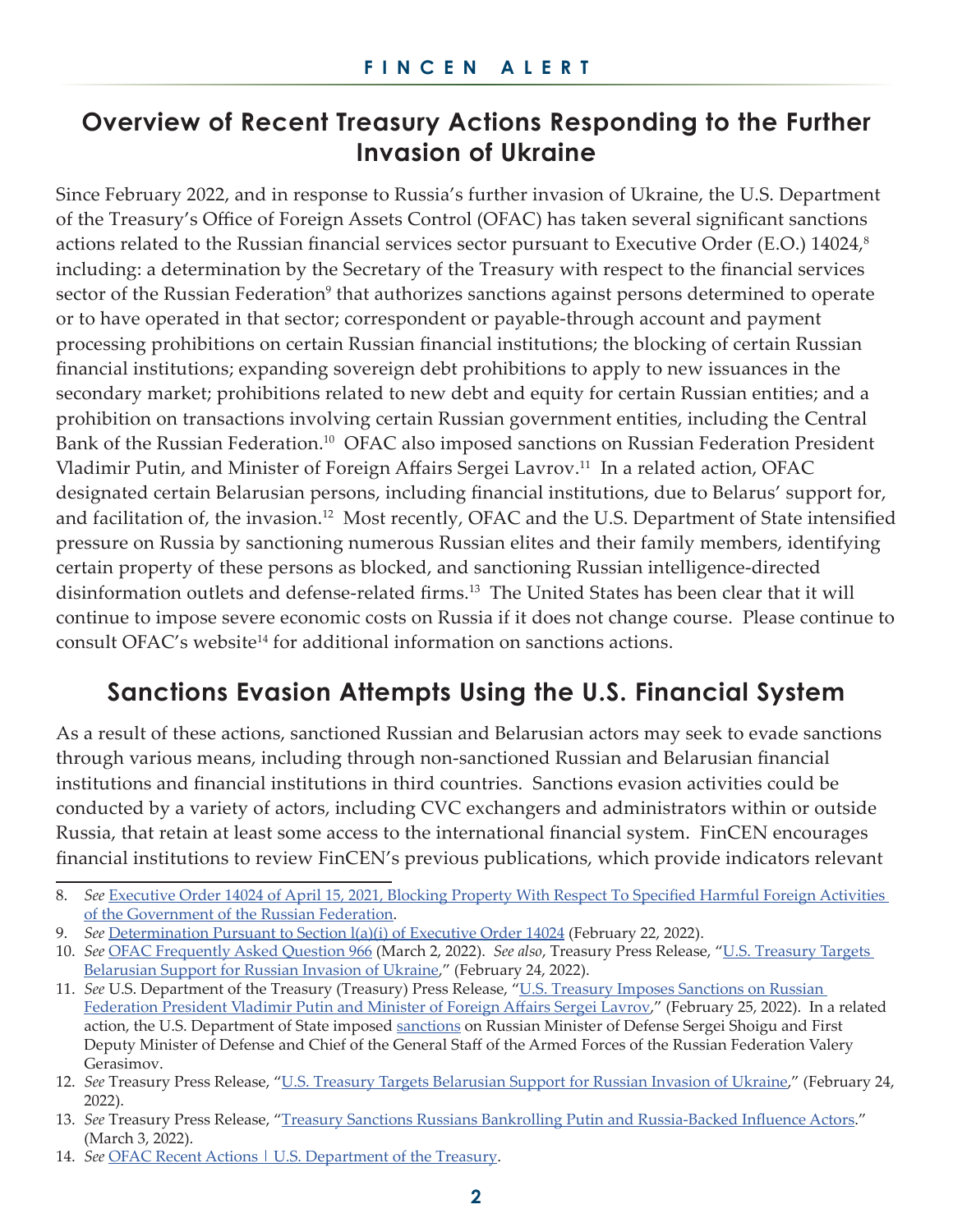to foreign political corruption and efforts by corrupt senior foreign political figures, their families, and their associates (together often referred to as foreign "politically exposed persons" (PEPs)), or associated entities and financial facilitators, to evade U.S. sanctions or otherwise hide their assets.15

## *Select Red Flag Indicators16*



 Use of corporate vehicles (i.e. legal entities, such as shell companies, and legal arrangements) to obscure (i) ownership, (ii) source of funds, or (iii) countries involved, particularly sanctioned jurisdictions.



 Use of third parties to shield the identity of sanctioned persons and/or PEPs seeking to hide the origin or ownership of funds, for example, to hide the purchase or sale of real estate.<sup>17</sup>

Accounts in jurisdictions or with financial institutions that are experiencing a sudden rise in value being transferred to their respective areas or institutions, without a clear economic or business rationale.

5 Jurisdictions previously associated with Russian financial flows that are identified as having a notable recent increase in new company formations.

 Newly established accounts that attempt to send or receive funds from a sanctioned institution or an institution removed from the Society for Worldwide Interbank Financial Telecommunication (SWIFT).

**T** Non-routine foreign exchange transactions that may indirectly involve sanctioned Russian financial institutions, including transactions that are inconsistent with activity over the prior 12 months. For example, the Central Bank of the Russian Federation may seek to use import or export companies to engage in foreign exchange transactions on its behalf and to obfuscate its involvement.

<sup>15.</sup> *See, e.g.*, FinCEN, ["Advisory](https://www.fincen.gov/sites/default/files/advisory/2018-07-03/PEP Facilitator Advisory_FINAL 508 updated.pdf) on Human Rights Abuses Enabled by Corrupt Senior Foreign Political Figures and their Financial [Facilitators](https://www.fincen.gov/sites/default/files/advisory/2018-07-03/PEP Facilitator Advisory_FINAL 508 updated.pdf) (June 12, 2018). *See also* FinCEN, "Guidance to Financial [Institutions](https://www.fincen.gov/sites/default/files/guidance/fin-2008-g005.pdf) on Filing Suspicious Activity Reports regarding the Proceeds of Foreign [Corruption,](https://www.fincen.gov/sites/default/files/guidance/fin-2008-g005.pdf)" (April 17, 2008); and FinCEN, The SAR Activity Review, Issue 19, "In Focus: Foreign [Corruption;](https://www.fincen.gov/sites/default/files/shared/sar_tti_19.pdf#page=35) Sections 4 and 5," (May 2011). *See also* Board of Governors of the Federal Reserve System, Federal Deposit Insurance Corporation, FinCEN, National Credit Union Administration, and Office of the Comptroller of the Currency, "Joint Statement on Bank Secrecy Act Due Diligence [Requirements](https://www.fincen.gov/sites/default/files/shared/PEP Interagency Statement_FINAL 508.pdf) for Customers Who May Be [Considered](https://www.fincen.gov/sites/default/files/shared/PEP Interagency Statement_FINAL 508.pdf) Politically Exposed Persons," (August 21, 2020). For examples of other nationstate sanctions evasion red flags, *see also* FinCEN, "Advisory on the Iranian Regime's Illicit and Malign [Activities](https://www.fincen.gov/sites/default/files/advisory/2018-10-12/Iran Advisory FINAL 508.pdf) and [Attempts](https://www.fincen.gov/sites/default/files/advisory/2018-10-12/Iran Advisory FINAL 508.pdf) to Exploit the Financial System," (October 11, 2018) and FinCEN, ["Advisory](https://www.fincen.gov/sites/default/files/advisory/2017-11-02/DPRK Advisory FINAL 508 C.pdf) on North Korea's Use of the [International](https://www.fincen.gov/sites/default/files/advisory/2017-11-02/DPRK Advisory FINAL 508 C.pdf) Financial System," (November 2, 2017).

<sup>16.</sup> *Id.*

<sup>17.</sup> *See* FinCEN "Advisory to Financial Institutions and Real Estate Firms and [Professionals](https://www.fincen.gov/sites/default/files/advisory/2017-08-22/Risk in Real Estate Advisory_FINAL 508 Tuesday %28002%29.pdf)," (August 22, 2017).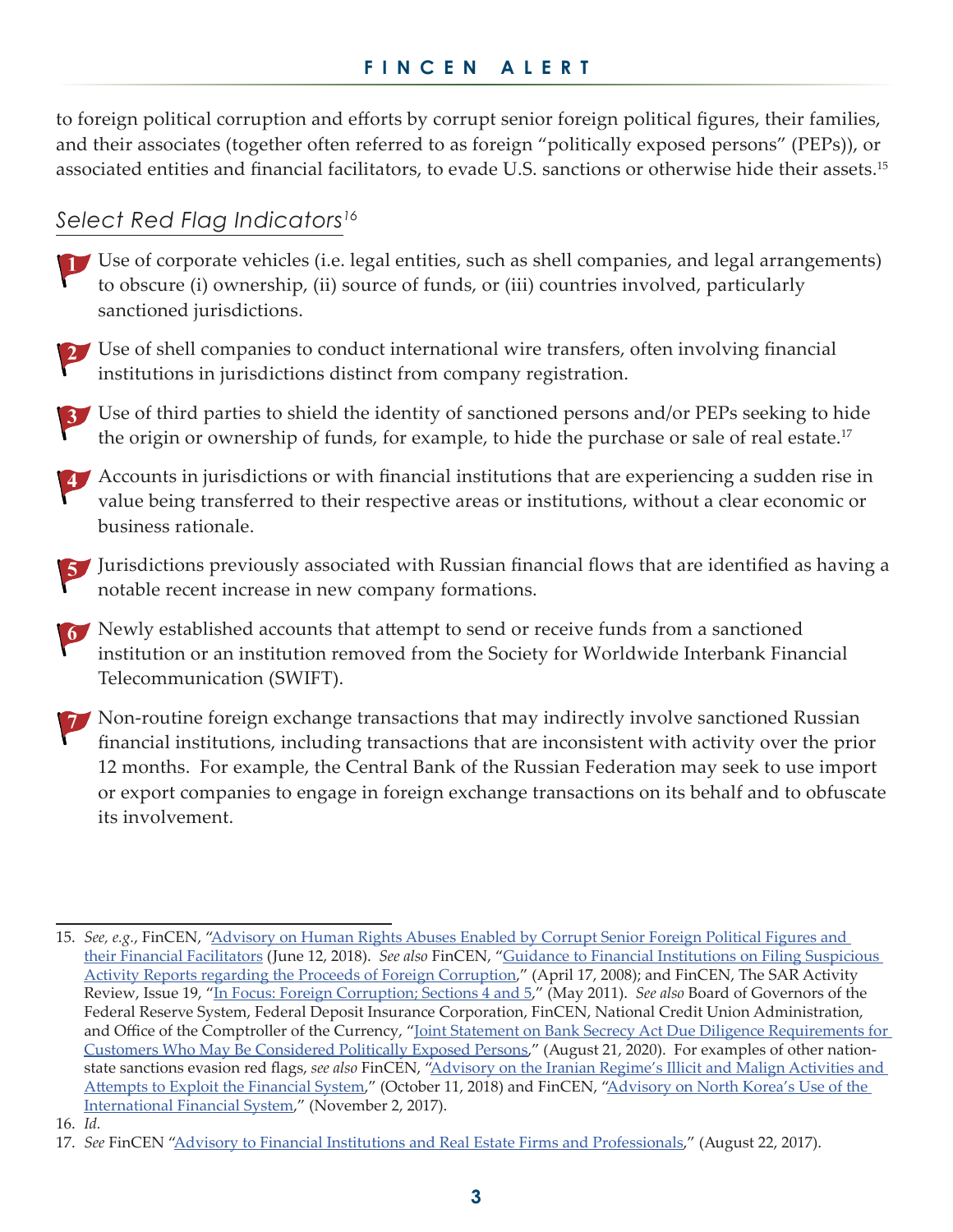# **Sanctions Evasion Using CVC**

Anti-money laundering/countering the financing of terrorism/counter proliferation (AML/CFT/ CP) and sanctions compliance obligations apply to CVC transactions, just as they do to transactions involving fiat currency. While large scale sanctions evasion using CVC by a government such as the Russian Federation is not necessarily practicable, sanctioned persons, illicit actors, and their related networks or facilitators may attempt to use CVC and anonymizing tools to evade U.S. sanctions and protect their assets around the globe, including in the United States. CVC exchangers and administrators and other financial institutions may observe attempted or completed transactions tied to CVC wallets or other CVC activity associated with sanctioned Russian, Belarusian, and other affiliated persons.

## *Select Red Flag Indicators18*

- A customer's transactions are initiated from or sent to the following types of Internet Protocol (IP) addresses: non-trusted sources; locations in Russia, Belarus, FATF-identified jurisdictions with AML/CFT/CP deficiencies,<sup>19</sup> and comprehensively sanctioned jurisdictions; or IP addresses previously flagged as suspicious.
- A customer's transactions are connected to CVC addresses listed on OFAC's Specially Designated Nationals and Blocked Persons List.
- A customer uses a CVC exchanger or foreign-located MSB in a high-risk jurisdiction with AML/CFT/CP deficiencies, particularly for CVC entities and activities, including inadequate "know-your-customer" or customer due diligence measures.

# **Possible Ransomware Attacks and Other Cybercrime**

FinCEN reminds financial institutions about the dangers posed by Russian-related ransomware campaigns.<sup>20</sup> FinCEN encourages financial institutions to refer to previous FinCEN and OFAC publications and other relevant recent resources noting Russian and other ransomware and cybercrime activities for a range of indicators to help detect, prevent, and report potential suspicious activity.

<sup>18.</sup> *See* FinCEN, "Advisory on Illicit Activity Involving [Convertible](https://www.fincen.gov/sites/default/files/advisory/2019-05-10/FinCEN Advisory CVC FINAL 508.pdf) Virtual Currency," (May 9, 2019).

<sup>19.</sup> *See* FinCEN, "Financial Action Task [Force-Identified](https://www.fincen.gov/index.php/news/news-releases/financial-action-task-force-identifies-jurisdictions-anti-money-laundering-and-0) Jurisdictions with Anti-Money Laundering and Combating the Financing of Terrorism and [Counter-Proliferation](https://www.fincen.gov/index.php/news/news-releases/financial-action-task-force-identifies-jurisdictions-anti-money-laundering-and-0) Deficiencies," (October 26, 2021).

<sup>20.</sup> *See* "Advisory on [Ransomware](https://www.fincen.gov/sites/default/files/2021-11/FinCEN Ransomware Advisory_FINAL_508_.pdf) and the Use of the Financial System to Facilitate Ransom Payments," (November 8, 2021); FinCEN Report, "Financial Trend [Analysis: Ransomware](https://www.fincen.gov/sites/default/files/2021-10/Financial Trend Analysis_Ransomware 508 FINAL.pdf) Trends in Bank Secrecy Act Data between January [2021 and June 2021](https://www.fincen.gov/sites/default/files/2021-10/Financial Trend Analysis_Ransomware 508 FINAL.pdf)," (October 15, 2021); and FinCEN, ["Anti-Money](https://www.fincen.gov/sites/default/files/shared/AML_CFT Priorities (June 30%2C 2021).pdf) Laundering and Countering the Financing of [Terrorism](https://www.fincen.gov/sites/default/files/shared/AML_CFT Priorities (June 30%2C 2021).pdf) National Priorities," (June 30, 2021). For ongoing information on other cybersecurity issues relevant to this alert, *see also* the Cybersecurity and Infrastructure Security Agency's ["Shields](https://www.cisa.gov/shields-up) Up" and "[StopRansomware](https://www.cisa.gov/stopransomware)".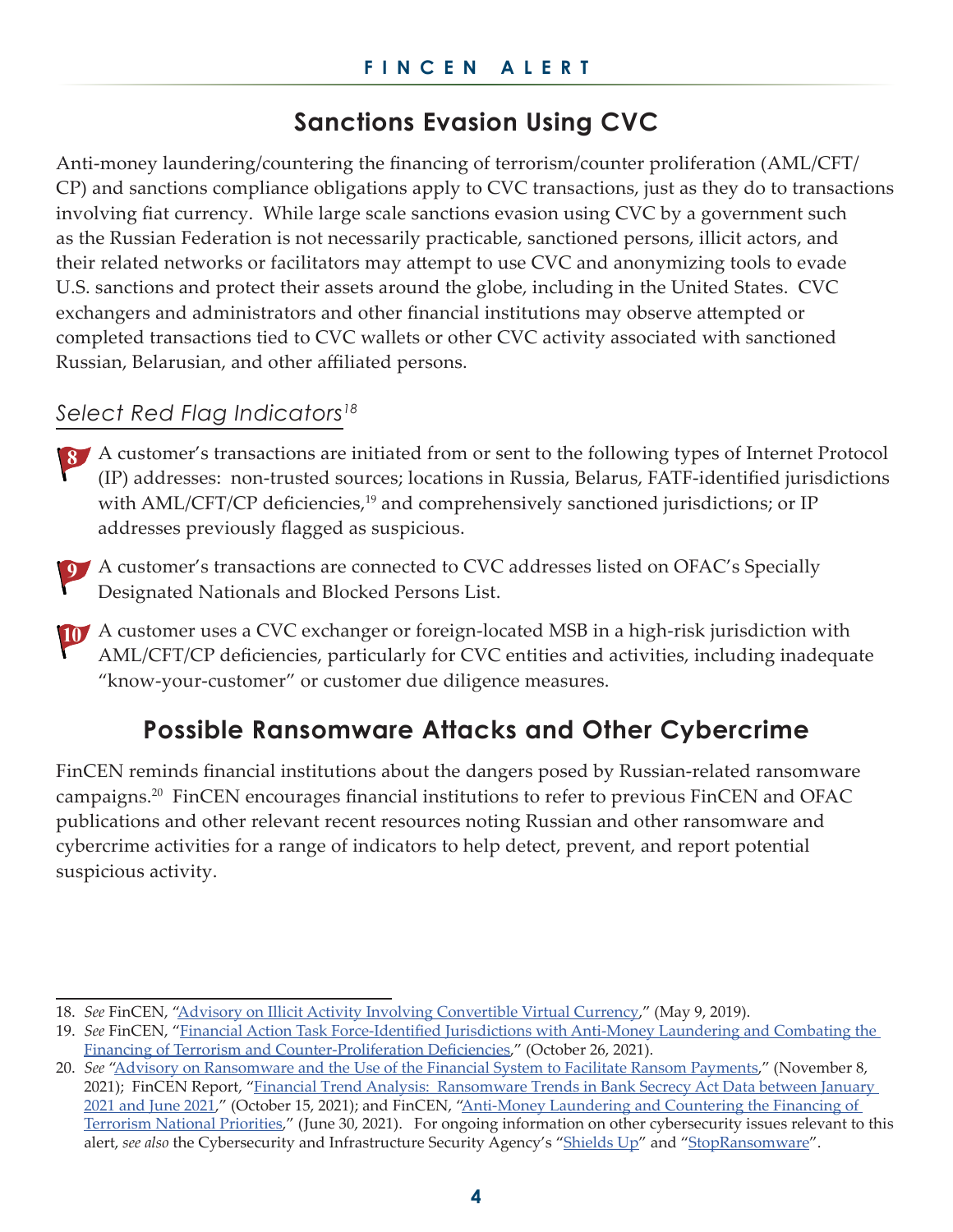### *Select Red Flag Indicators21*

 A customer receives CVC from an external wallet, and immediately initiates multiple, rapid trades among multiple CVCs with no apparent related purpose, followed by a transaction off the platform. This may be indicative of attempts to break the chain of custody on the respective blockchains or further obfuscate the transaction.

 A customer initiates a transfer of funds involving a CVC mixing service.

 A customer has either direct or indirect receiving transaction exposure identified by blockchain tracing software as related to ransomware.

# **Reminder of Relevant BSA Obligations and Tools for U.S. Financial Institutions**

*Suspicious Activity Reporting Other Relevant BSA Reporting*

*Due Diligence*

*USA PATRIOT ACT Section 314(b) Information Sharing Authority*

#### **Suspicious Activity Reporting**

A financial institution is required to file a SAR if it knows, suspects, or has reason to suspect a transaction conducted or attempted by, at, or through the financial institution involves funds derived from illegal activity, or attempts to disguise funds derived from illegal activity; is designed to evade regulations promulgated under the BSA; lacks a business or apparent lawful purpose; or involves the use of the financial institution to facilitate criminal activity, including sanctions evasion.<sup>22</sup> All statutorily defined financial institutions may voluntarily report suspicious transactions under the existing suspicious activity reporting safe harbor.<sup>23</sup>

When a financial institution files a SAR, it is required to maintain a copy of the SAR and the original or business record equivalent of any supporting documentation for a period of five years from the date of filing the SAR.<sup>24</sup> Financial institutions must provide any requested SAR and all documentation supporting the filing of a SAR upon request by FinCEN or an

<sup>21.</sup> *Id. See also*, FinCEN, "Advisory on Cybercrime and [Cyber-Enabled](https://www.fincen.gov/sites/default/files/advisory/2020-07-30/FinCEN Advisory Covid Cybercrime 508 FINAL.pdf) Crime Exploiting the Coronavirus Disease 2019 [\(COVID-19\)](https://www.fincen.gov/sites/default/files/advisory/2020-07-30/FinCEN Advisory Covid Cybercrime 508 FINAL.pdf) Pandemic," (July 30, 2020); FinCEN, "Updated Advisory on Email [Compromise](https://www.fincen.gov/sites/default/files/advisory/2019-07-16/Updated BEC Advisory FINAL 508.pdf) Fraud Schemes Targeting [Vulnerable](https://www.fincen.gov/sites/default/files/advisory/2019-07-16/Updated BEC Advisory FINAL 508.pdf) Business Processes," (July 16, 2019); FinCEN, "Advisory to Financial Institutions on [Cyber-Events](https://www.fincen.gov/sites/default/files/advisory/2016-10-25/Cyber Threats Advisory - FINAL 508_2.pdf) and [Cyber-Enabled](https://www.fincen.gov/sites/default/files/advisory/2016-10-25/Cyber Threats Advisory - FINAL 508_2.pdf) Crime," (October 25, 2016).

<sup>22.</sup> *See* 31 CFR § 1020.320, 1021.320, 1022.320, 1023.320, 1024.320, 1025.320, 1026.320, 1029.320, and 1030.320.

<sup>23.</sup> *See* 31 U.S.C. § 5312(a)(2) and 31 U.S.C. § 5318(g)(3). All financial institutions with SAR filing requirements (*see* footnote 22) also may file a SAR regardless of the amount involved (if any) or if the transaction is only attempted.

<sup>24.</sup> *See* 31 CFR § 1020.320(d), 1021.320(d), 1022.320(c), 1023.320(d), 1024.320(c), 1025.320(d), 1026.320(d), 1029.320(d), 1030.320(d).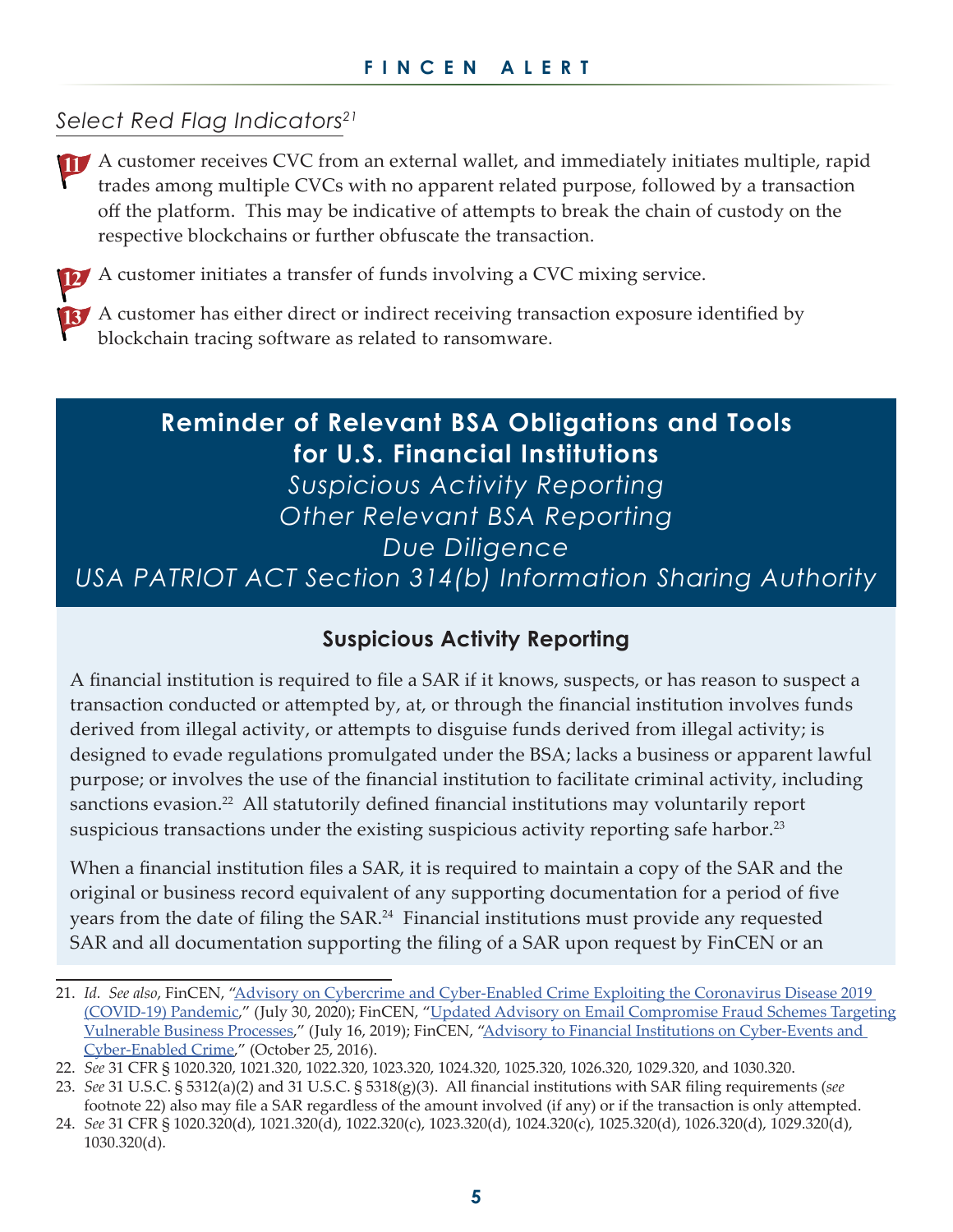appropriate law enforcement or supervisory agency.<sup>25</sup> When requested to provide supporting documentation, financial institutions should take special care to verify that a requestor of information is, in fact, a representative of FinCEN or an appropriate law enforcement or supervisory agency. A financial institution should incorporate procedures for such verification into its BSA compliance or AML program. These procedures may include, for example, independent employment verification with the requestor's field office or face-to-face review of the requestor's credentials.

#### *SARs and OFAC Sanctions*

Longstanding FinCEN guidance<sup>26</sup> provides clarity regarding when a financial institution must satisfy its obligation to file a SAR on a transaction involving a designated person when also filing a blocking report with OFAC. Relatedly, ransomware attacks and payments on which financial institutions file SARs should also be reported to OFAC at OFAC\_F[eedback@treasury.gov](mailto:ofac_feedback%40treasury.gov?subject=) (see *Summary of Relevant OFAC Obligations*) if there is any reason to suspect a potential sanctions nexus with regard to a ransomware payment.

## **SAR Filing Instructions**

FinCEN requests that financial institutions reference this alert by including the key term "**FIN-2022-RUSSIASANCTIONS**" in SAR field 2 (Filing Institution Note to FinCEN) and the narrative to indicate a connection between the suspicious activity being reported and the activities highlighted in this alert.

*Financial institutions wanting to expedite their report of suspicious transactions that may relate to the*  activity noted in this alert should call the FinCEN Financial Institutions Toll-Free Hotline at *(866) 556-3974 (7 days a week, 24 hours a day)*. 27

It is critical that financial institutions (including CVC exchanges) identify and immediately report any suspicious transactions associated with ransomware attacks. For purposes of meeting a financial institution's SAR obligations, FinCEN and law enforcement consider suspicious transactions involving ransomware attacks to constitute "situations involving violations that require immediate attention."28 Financial institutions must subsequently file a

<sup>25.</sup> *Id. See also* FinCEN, "Suspicious Activity Report Supporting [Documentation,](https://www.fincen.gov/resources/statutes-regulations/guidance/suspicious-activity-report-supporting-documentation)" (June 13, 2007).

<sup>26.</sup> *See* FinCEN, The SAR Activity Review, Issue 8, Section 5 "Revised Guidance on Filing [Suspicious](https://www.fincen.gov/sites/default/files/shared/sar_tti_08.pdf#page=44) Activity Reports Relating to the Office of Foreign Assets Control List of Specially [Designated](https://www.fincen.gov/sites/default/files/shared/sar_tti_08.pdf#page=44) Nationals and Blocked Persons," pp. 38-40, (April 2005), which states, "[t]o the extent that the financial institution is in possession of information not included on the blocking report filed with [OFAC], a separate [SAR] should be filed with FinCEN including that information. This guidance also does not affect a financial institution's obligation to file a [SAR] even if it has filed a blocking report with [OFAC], to the extent that the facts and circumstances surrounding the [OFAC] match are independently suspicious and are otherwise required to be reported under the existing FinCEN regulations. In those cases, the [OFAC] blocking report would not satisfy a financial institution's [SAR] filing obligation….When a financial institution files a reject report on a transaction, the financial institution is obligated to file a [SAR] to the extent that the facts and circumstances surrounding the rejected funds transfer are suspicious."

<sup>27.</sup> The purpose of the hotline is to expedite the delivery of this information to law enforcement. Financial institutions should immediately report any imminent threat to local-area law enforcement officials.

<sup>28.</sup> *See e.g.,* 31 CFR § 1020.320(b)(3) (Banks), 31 CFR. § 1022.320(b)(3) (Money Services Businesses), and 31 CFR § 1025.320(b)(3) (Insurance Companies).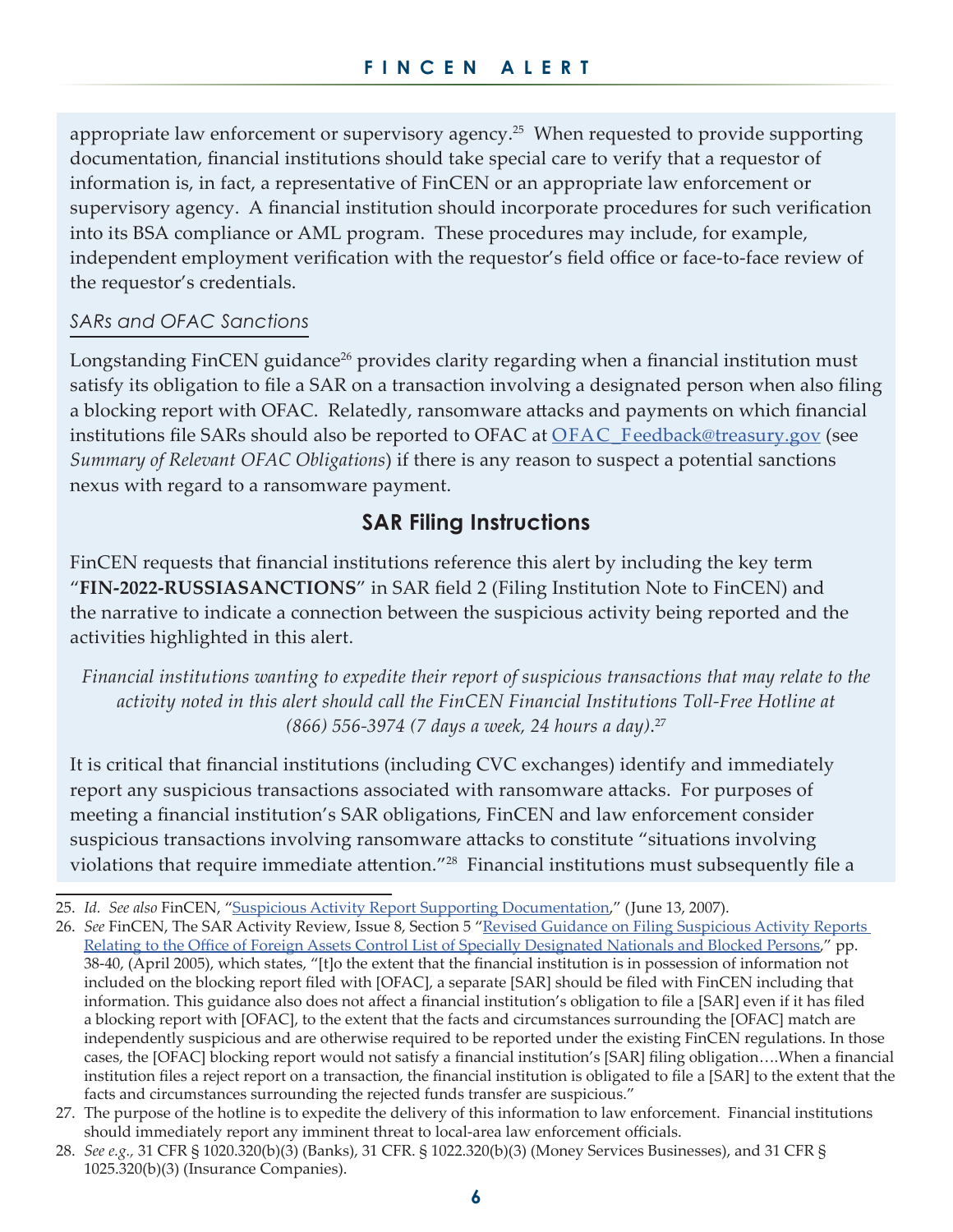SAR using FinCEN's BSA E-filing System, providing as much of the relevant details around the activity as available at that time. Amended SARs should be filed to include additional information related to the same activity that is learned later; completely new activity should be filed in a new "initial" SAR filing.

Financial institutions also should include any relevant technical cyber indicators related to cyber events and associated transactions within the available structured cyber event indicator fields (42-44) on the SAR. Any data or information that helps identify the activity as suspicious can be included as an indicator. Examples include chat logs, suspicious IP addresses, suspicious email addresses, suspicious filenames, malware hashes, CVC addresses, command and control (C2) IP addresses, C2 domains, targeted systems, MAC address or port numbers.

## **Other Relevant BSA Reporting Requirements**

Financial institutions and other entities or persons also may have other relevant BSA reporting requirements that provide information in connection with the subject of this alert.<sup>29</sup> These include obligations related to the Currency Transaction Report  $(CTR)$ ,<sup>30</sup> Report of Cash Payments Over \$10,000 Received in a Trade or Business (Form 8300),<sup>31</sup> Report of Foreign Bank and Financial Accounts (FBAR),<sup>32</sup> Report of International Transportation of Currency or Monetary Instruments (CMIR),<sup>33</sup> Registration of Money Service Business (RMSB),<sup>34</sup> and Designation of Exempt Person (DOEP).<sup>35</sup> These standard reporting requirements may not have an obvious connection to Russia-related illicit finance, but may ultimately prove highly useful to law enforcement.

<sup>29.</sup> BSA reporting refers to legal requirements that financial institutions and certain businesses and persons report certain financial transactions (such as large-dollar cash transactions), suspicious activity, or other information (such as information on a taxpayer's foreign bank and financial accounts) to FinCEN "that are highly useful in criminal, tax, or regulatory investigations, risk assessments, or proceedings; or intelligence or counterintelligence activities, including analysis, to protect against terrorism." 31 U.S.C. § 5311.

<sup>30.</sup> A report of each deposit, withdrawal, exchange of currency or other payment or transfer, by, through, or to the reporting financial institution which involves a transaction in currency of more than \$10,000, in aggregate per business day. 31 CFR § 1010.310-313, 1020.310-313, 1021.310-313, 1022.310-313, 1023.310-313, 1024.310-313, and 1026.310-313.

<sup>31.</sup> A report filed by any U.S. person engaged in a trade or business on the receipt of more than \$10,000 in currency in one transaction or two or more related transactions involving the trade or business. Such transactions are required to be reported on joint FinCEN/IRS Form 8300 when not otherwise required to be reported under the CTR requirements. 31 CFR § 1010.330 and 31 CFR § 1010.331. A Form 8300 also may be filed voluntarily for any suspicious transaction, even if the total amount does not exceed \$10,000.

<sup>32.</sup> A U.S. person that has a financial interest in or signature authority over foreign financial accounts must file an FBAR if the aggregate value of the foreign financial accounts exceeds \$10,000 at any time during the calendar year, as specified in 31 CFR § 1010.350 and FinCEN Form 114.

<sup>33.</sup> Each person (i.e., an individual or legal entity), as defined in 31 CFR § 1010.100(mm), that transports, ships, or mails more than \$10,000 of currency or other monetary instruments into or out of the United States must file a CMIR. 31 CFR § 1010.340.

<sup>34.</sup> Report for a business required to register with FinCEN as a money services business, as defined in 31 CFR § 1010.100(ff), or renewing the registration. 31 CFR § 1022.380.

<sup>35.</sup> Report for banks, as defined in 31 CFR § 1010.100(d), to exempt certain customers from currency transaction reporting in accordance with 31 CFR § 1010.311.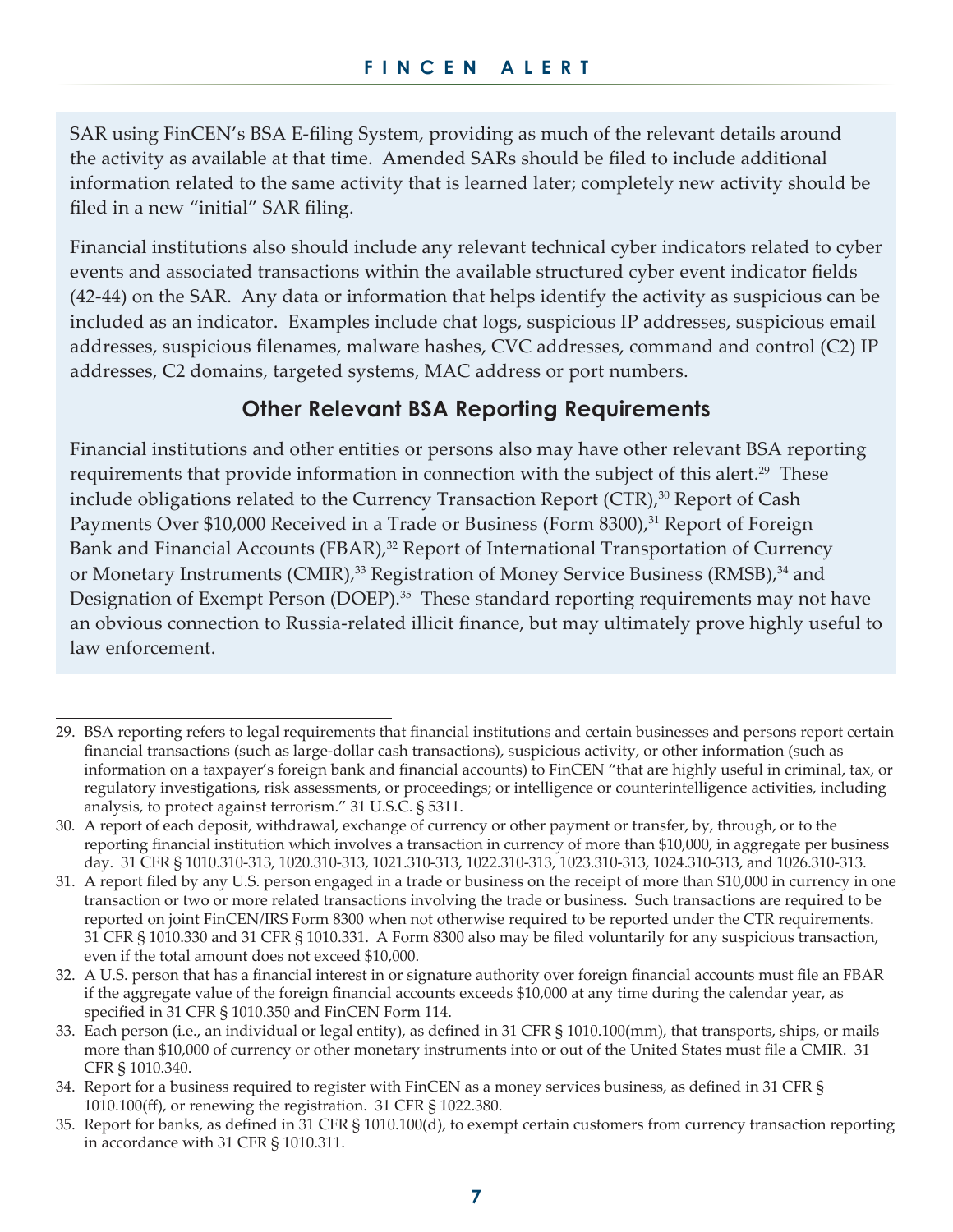## **Due Diligence**

#### *Due diligence obligations (senior foreign political figures)*

Financial institutions should establish risk-based controls and procedures that include reasonable steps to ascertain the status of an individual as a foreign PEP and to conduct scrutiny of assets held by such individuals.<sup>36</sup>

FinCEN's Customer Due Diligence (CDD) Rule requires banks, brokers or dealers in securities, mutual funds, and futures commission merchants and introducing brokers in commodities (FCM/IBs) to identify and verify the identity of beneficial owners of legal entity customers, subject to certain exclusions and exemptions.<sup>37</sup> Among other things, this facilitates the identification of legal entities that may be owned or controlled by foreign PEPs.

#### *Enhanced due diligence obligations for private banking accounts*

In addition to these general risk-based due diligence obligations, under section 312 of the USA PATRIOT Act (31 U.S.C. § 5318(i)) and its implementing regulations, certain U.S. financial institutions must implement a due diligence program for private banking accounts held for non-U.S. persons that is designed to detect and report any known or suspected money laundering or other suspicious activity.38

#### *General obligations for correspondent account due diligence and AML programs*

Banks, brokers or dealers in securities, mutual funds, and FCM/IBs also are reminded to comply with their general due diligence obligations for correspondent accounts under 31 CFR § 1010.610(a), in addition to their general AML program obligations under 31 U.S.C. § 5318(h) and its implementing regulations (which apply to all U.S. financial institutions).<sup>39</sup> MSBs have parallel requirements with respect to foreign agents or foreign counterparties, as described in FinCEN Interpretive Release 2004-1, which clarifies that the AML program regulation requires MSBs to establish adequate and appropriate policies, procedures, and controls commensurate with the risk of money laundering and the financing of terrorism posed by their relationship with foreign agents or foreign counterparties.<sup>40</sup>

<sup>36.</sup> *See* 31 CFR § 1010.620(c).

<sup>37.</sup> *See* 31 CFR § 1010.230.

<sup>38.</sup> *See* 31 CFR § 1010.620(a-b). The definition of "covered financial institution" is found in 31 CFR § 1010.605(e). The definition of "private banking account" is found in 31 CFR § 1010.605(m). The definition for the term "non-U.S. person" is found in 31 CFR § 1010.605(h).

<sup>39.</sup> *See* 31 CFR § 1010.210, 1020.210, 1021.210, 1022.210, 1023.210, 1024.210, 1025.210, 1026.210, 1027.210, 1028.210, 1029.210, and 1030.210.

<sup>40.</sup> *See* FinCEN, "Anti-Money Laundering Program [Requirements](https://www.fincen.gov/sites/default/files/federal_register_notice/31cfr12142004.pdf) for Money Services Businesses with Respect to Foreign Agents or Foreign [Counterparties,](https://www.fincen.gov/sites/default/files/federal_register_notice/31cfr12142004.pdf)" Interpretive Release 2004-1, 69 FR 239, December 14, 2004. *See also* FinCEN, "Guidance on Existing AML Program Rule [Compliance](https://www.fincen.gov/resources/statutes-regulations/guidance/guidance-existing-aml-program-rule-compliance-obligations) Obligations for MSB Principals with Respect to Agent [Monitoring,](https://www.fincen.gov/resources/statutes-regulations/guidance/guidance-existing-aml-program-rule-compliance-obligations)" (March 11, 2016).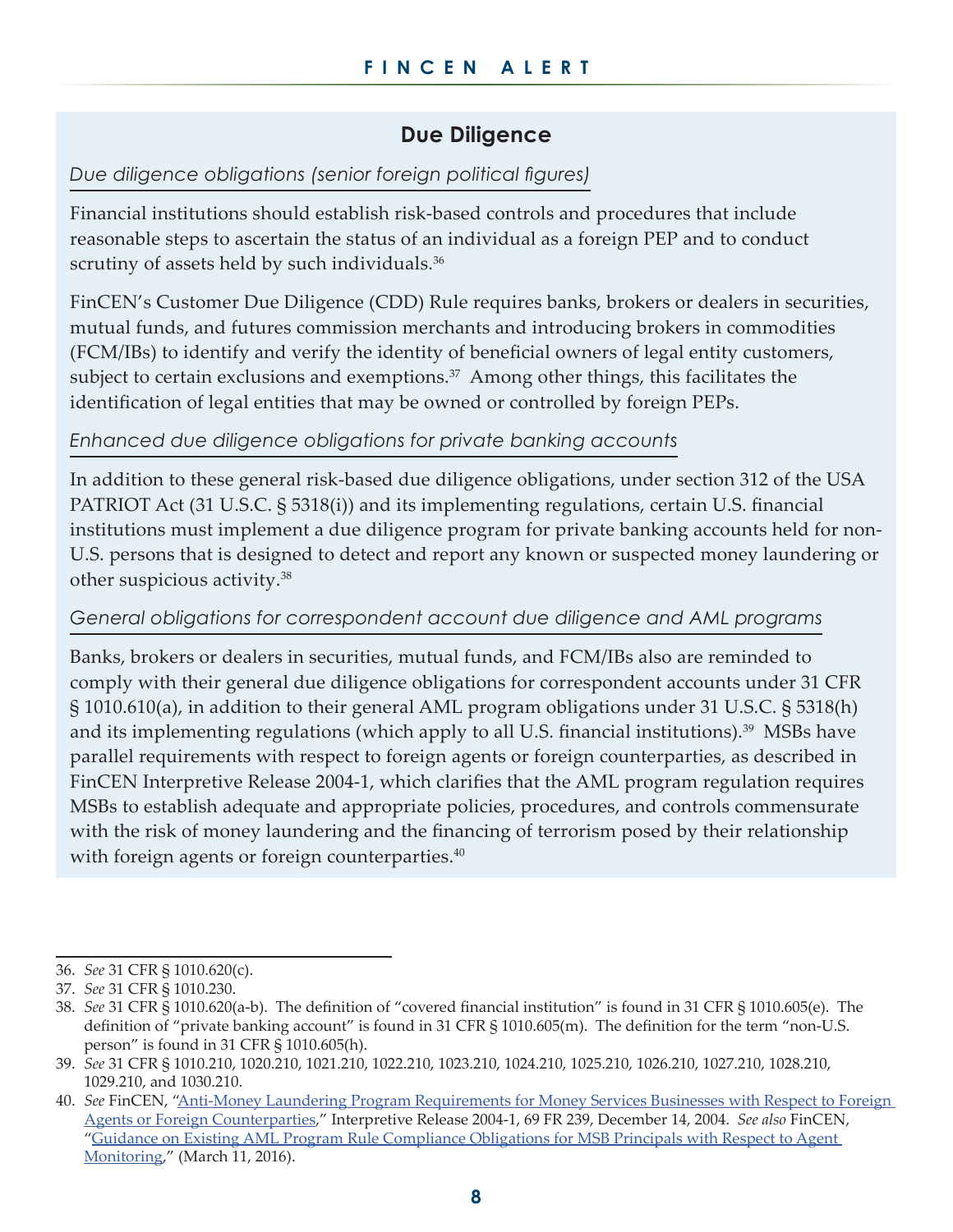### **Information Sharing**

Information sharing among financial institutions is critical to identifying, reporting, and preventing evolving sanctions evastion, ransomware/cyber attacks, and laundering of the proceeds of corruption. Financial institutions and associations of financial institutions sharing information under the safe harbor authorized by section 314(b) of the USA PATRIOT Act are reminded that they may share information with one another regarding individuals, entities, organizations, and countries suspected of possible terrorist financing or money laundering.<sup>41</sup> FinCEN strongly encourages such voluntary information sharing.

# **Summary of Relevant OFAC Compliance Obligations**

Pursuant to any OFAC sanctions, all property and interests in property of blocked persons that are in the United States or in the possession or control of U.S. persons are blocked and must be reported to OFAC. Equally, all transactions by U.S. persons or within (or transiting) the United States that involve any property or interests in property of designated or otherwise blocked persons are prohibited unless authorized by a general or specific license issued by OFAC, or otherwise exempted. Violations of U.S. sanctions regulations can subject those responsible to civil and criminal penalties, to include monetary fines and imprisonment.

#### **Executive Order 14024**

In the context of the OFAC sanctions issued in response to the further invasion of Ukraine, E.O. 14024 permits the United States to impose blocking and short-of-blocking sanctions. OFAC has issued several directives under E.O. 14024 specifying certain prohibitions relating to persons determined to be subject to the applicable directive. OFAC expects all U.S. persons to review the sanctions lists maintained by OFAC, including the Specially Designated Nationals and Blocked Persons List (SDN List), the List of Foreign Financial Institutions Subject to Correspondent Account or Payable-Through Account Sanctions (CAPTA List), and the Non-SDN Menu-Based Sanctions List (NS-MBS List), to determine which of these sanctions are applicable.

In addition, E.O. 14024 specifically allows for the targeting of persons engaged in deceptive or structured transactions or dealings to circumvent any United States sanctions, including through the use of digital currencies or assets or the use of physical assets. Anyone facilitating any Russian (or any other) efforts at sanctions evasion should understand that OFAC sanctions compliance obligations apply equally to transactions involving CVC and those involving traditional fiat currencies. OFAC has taken enforcement actions against CVC-related companies that engaged in prohibited activity because they failed to conduct sufficient screening of available geolocation information to prevent users in sanctioned jurisdictions from accessing and using their platforms.

<sup>41.</sup> For further guidance related to the 314(b) Program, *see* FinCEN, ["Section](https://www.fincen.gov/section-314b) 314(b) Fact Sheet," December 20, 2020.